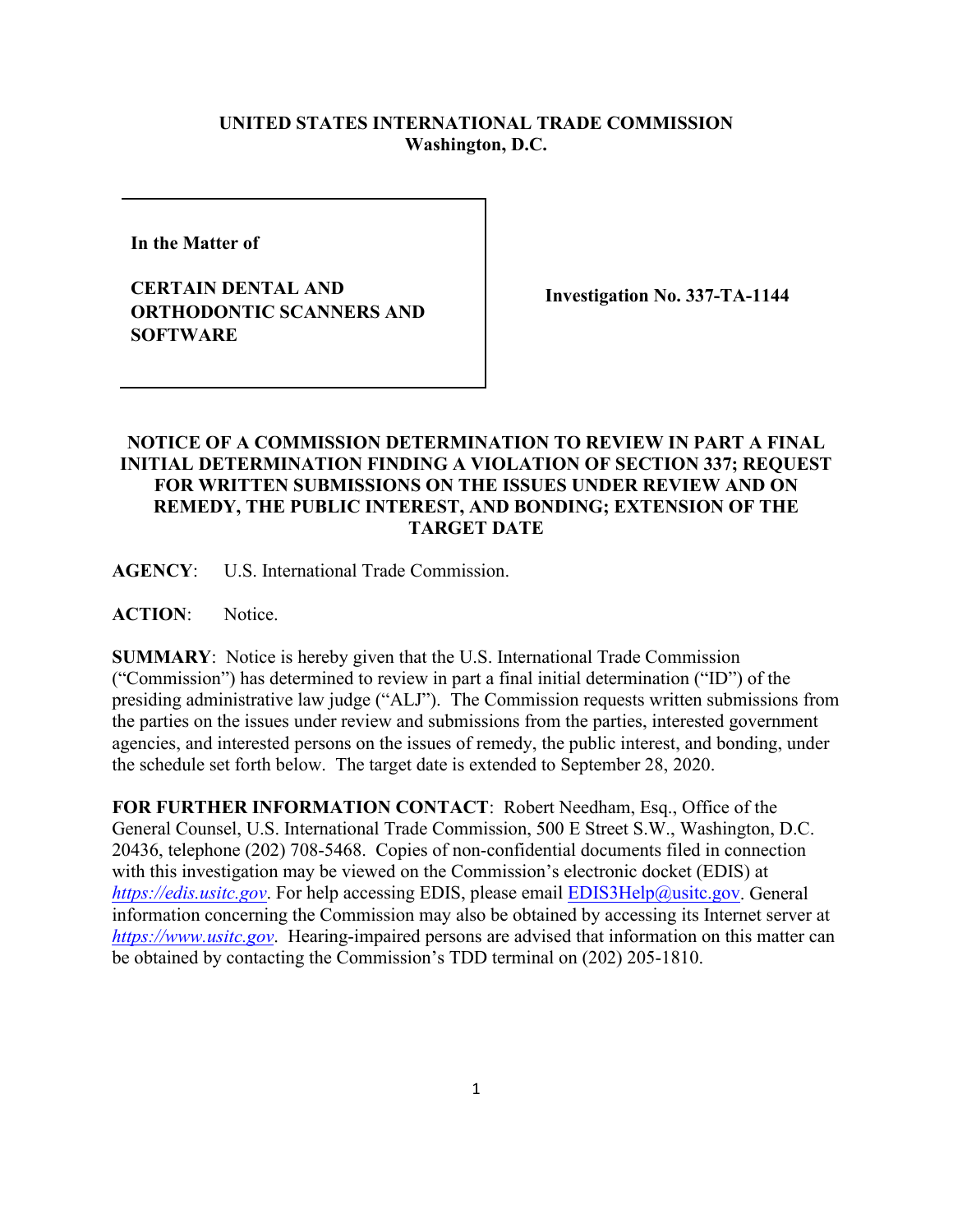**SUPPLEMENTARY INFORMATION**: The Commission instituted this investigation on March 5, 2019. 84 FR 7933-34 (March 5, 2019) based on a complaint filed on behalf of Align Technology, Inc. of San Jose, California ("Align"). The complaint alleges violations of section 337 of the Tariff Act of 1930, as amended, 19 U.S.C. 1337, in the importation into the United States, the sale for importation, or the sale within the United States after importation of certain dental and orthodontic scanners and software by reason of infringement of one or more claims of U.S. Patent Nos. 9,299,192 ("the '192 patent"); 7,077,647 ("the '647 patent"); 7,156,661 ("the '661 patent"); 9,848,958 ("the '958 patent"); and 8,102,538 ("the '538 patent"). *Id.* The complaint further alleges that a domestic industry exists. *Id.* The Commission's notice of investigation named as respondents 3Shape A/S of Copenhagen, Denmark; 3Shape, Inc. of Warren, New Jersey; and 3Shape Trios A/S of Copenhagen, Denmark (together, "3Shape"). *Id*. The Office of Unfair Import Investigations ("OUII") is not participating in the investigation. *Id.*

The Commission subsequently terminated the investigation with respect to the '958 patent based on Align's withdrawal of those allegations. Order No. 17 (Jul. 2, 2019), *not reviewed* Notice (Jul. 23, 2019). On October 8, 2019, Align stated that it would no longer pursue a violation with respect to claims 4 and 20 of the '647 patent, claims 1 and 19 of the '661 patent, and claims 1, 3-5, and 22 of the '192 patent. On October 21, 2019, Align stated that it would no longer pursue a violation with respect to claim 2 of the '647 patent. Accordingly, at the time of the Final ID, Align asserted claims 1 and 18 of the '647 patent, claims 2 and 20 of the '661 patent, claims 1 and 2 of the '538 patent, and claims 2, 28, and 29 of the '192 patent.

On April 30, 2020, the ALJ issued the Final ID finding a violation of section 337 with respect to the '647 and '661 patents, and no violation with respect to the '538 and '192 patents. Specifically, the ALJ found that claims 1 and 18 of the '538 patent are not infringed and that claims 2, 28, and 29 of the '192 patent are invalid. The ALJ found that Align satisfied the remaining requirements for a violation with respect to the '538 and '192 patents.

On May 12, 2020, 3Shape and Align each filed a petition for review of the Final ID. On May 20, 2020, the parties responded to each other's petitions. The Commission also received four comments on the public interest.

Having reviewed the record of the investigation, including the final ID and the parties' petitions and responses, the Commission has determined to review the ID in part. Specifically, the Commission has determined to review: (1) the findings regarding importation and induced infringement; (2) the construction of limitation 1.5/18.5 of the '647 patent ("individually matching [match] each of the dental objects in the subsequent digital model with a dental object in the initial digital model to determine corresponding dental objects, the matching comprising [including instructions to]") in the asserted claims of the '647 patent, and the application of that construction regarding infringement, invalidity, and the technical prong of the domestic industry; (3) the findings regarding whether the asserted claims of the '647 and '661 patents are directed to patentable subject matter; (4) the construction of the limitation "wherein the device is configured for maintaining a spatial disposition with respect to the portion that is substantially fixed during operation of the optical scanner and imaging means" in the asserted claims of the '538 patent, and the application of that construction regarding infringement, invalidity, and the technical prong of the domestic industry requirement; (5) the findings regarding whether Okamato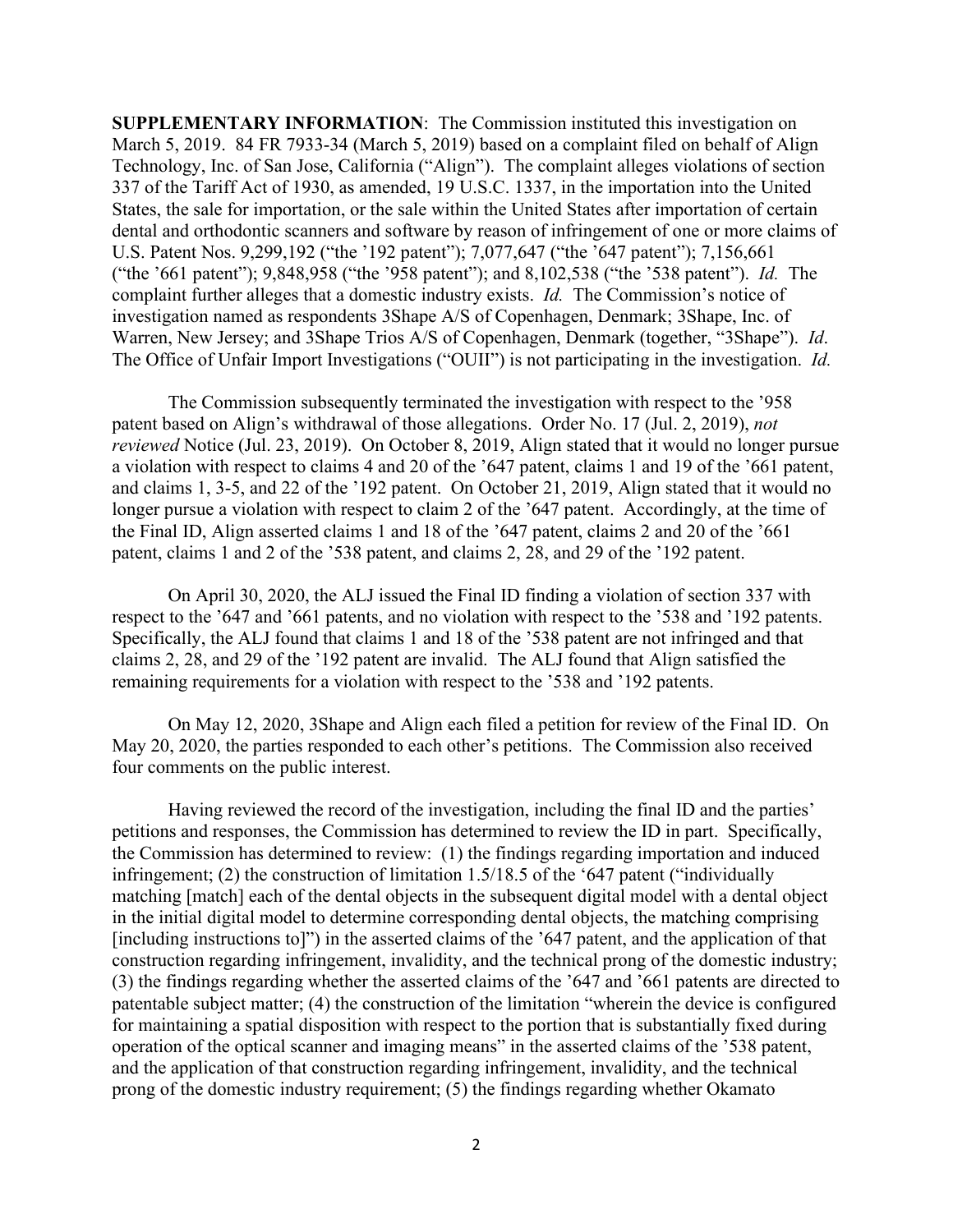anticipates the asserted claims of the '538 patent; (6) the findings regarding whether Paley-Kriveshko anticipates or renders obvious the asserted claims of the '192 patent; and (7) the findings regarding the satisfaction of the economic prong of the domestic industry requirement.

In connection with its review, the Commission requests responses to the following questions. The parties are requested to brief their positions with reference to the applicable law and the existing evidentiary record.

- (1) Please explain whether it is proper to construe the limitation "wherein the device is configured for maintaining a spatial disposition with respect to the portion that is substantially fixed during operation of the optical scanner and imaging means" to mean "the operation of the optical scanner and imaging means is substantially or effectively simultaneous." Please note that this proposed construction removes the following requirement of the ALJ's construction: "such that movement (*i.e.*, a change in spatial disposition) can be ignored and depth data and color data correspond to the same reference array." Additionally, please explain how the above construction would impact findings on infringement, invalidity, and the domestic industry requirement.
- (2) Please explain, with citations to the record, whether there is a motivation to modify Paley-Kriveshko in a way that renders invalid as obvious the asserted claims of the '192 patent.
- (3) What information, if any, is contained in the record concerning Align's employee headcount and salary and compensation expenditures outside the United States pertaining to Align's DI Products? What information, if any, is contained in the record concerning the value added in the United States to Align's DI Products?
- (4) Please explain, with citations to the record, whether Align's investments in plant and equipment under a sales-based allocation are significant.

The parties are invited to brief only the discrete issues requested above. The parties are not to brief other issues on review, which are adequately presented in the parties' existing filings.

In connection with the final disposition of this investigation, the statute authorizes issuance of, *inter alia,* (1) an exclusion order that could result in the exclusion of the subject articles from entry into the United States; and/or (2) cease and desist orders that could result in the respondents being required to cease and desist from engaging in unfair acts in the importation and sale of such articles. Accordingly, the Commission is interested in receiving written submissions that address the form of remedy, if any, that should be ordered. If a party seeks exclusion of an article from entry into the United States for purposes other than entry for consumption, the party should so indicate and provide information establishing that activities involving other types of entry either are adversely affecting it or likely to do so. For background, see *Certain Devices for Connecting Computers via Telephone Lines*, Inv. No. 337-TA-360, USITC Pub. No. 2843, Comm'n Op. at 7-10 (Dec. 1994).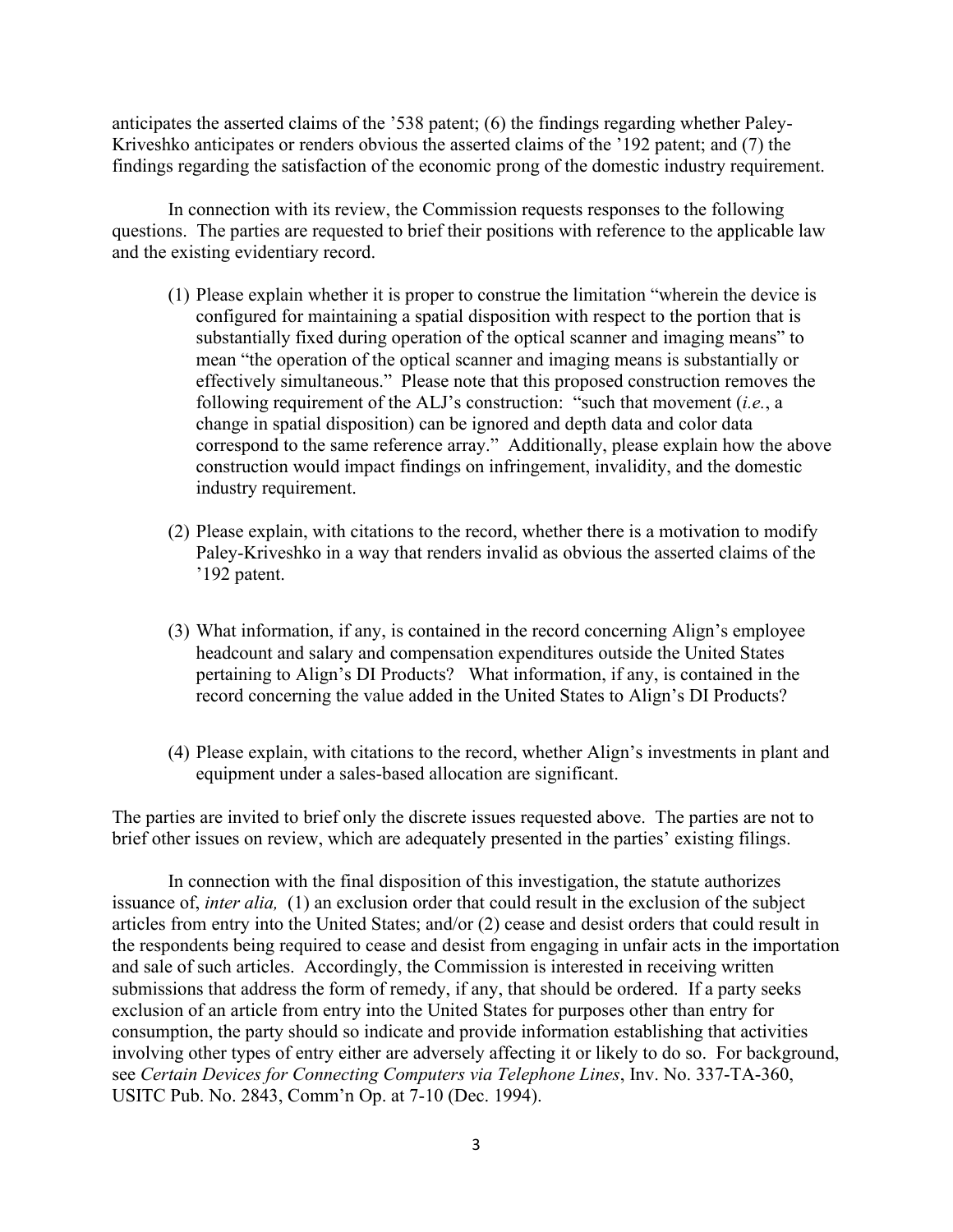The statute requires the Commission to consider the effects of that remedy upon the public interest. The public interest factors the Commission will consider include the effect that an exclusion order would have on: (1) the public health and welfare, (2) competitive conditions in the U.S. economy, (3) U.S. production of articles that are like or directly competitive with those that are subject to investigation, and (4) U.S. consumers. The Commission is therefore interested in receiving written submissions that address the aforementioned public interest factors in the context of this investigation.

If the Commission orders some form of remedy, the U.S. Trade Representative, as delegated by the President, has 60 days to approve, disapprove, or take no action on the Commission's determination. *See* Presidential Memorandum of July 21, 2005, 70 FR 43251 (July 26, 2005). During this period, the subject articles would be entitled to enter the United States under bond, in an amount determined by the Commission and prescribed by the Secretary of the Treasury. The Commission is therefore interested in receiving submissions concerning the amount of the bond that should be imposed if a remedy is ordered.

**WRITTEN SUBMISSIONS**: The parties to the investigation are requested to file written submissions on the issues identified in this notice. Parties to the investigation, interested government agencies, and any other interested parties are encouraged to file written submissions on the issues of remedy, the public interest, and bonding. Such submissions should address the recommended determination by the ALJ on remedy and bonding.

In its initial submission, Complainant is also requested to identify the remedy sought and to submit proposed remedial orders for the Commission's consideration. Complainant is further requested to state the dates that the Asserted Patents expire, the HTSUS subheadings under which the accused products are imported, and to supply the identification information for all known importers of the products at issue in this investigation. The initial written submissions and proposed remedial orders must be filed no later than close of business on August 11, 2020. Reply submissions must be filed no later than the close of business on August 18, 2020. No further submissions on these issues will be permitted unless otherwise ordered by the Commission. Initial submissions are limited to 40 pages. Reply submissions are limited to 20 pages. No further submissions on any of these issues will be permitted unless otherwise ordered by the Commission.

Persons filing written submissions must file the original document electronically on or before the deadlines stated above. The Commission's paper filing requirements in 19 CFR 210.4(f) are currently waived. 85 FR 15798 (March 19, 2020). Submissions should refer to the investigation number (Inv. No. 337-TA-1144) in a prominent place on the cover page and/or the first page. (*See* Handbook for Electronic Filing Procedures, *https://www.usitc.gov/documents/handbook\_on\_filing\_procedures.pdf*). Persons with questions regarding filing should contact the Secretary, (202) 205-2000.

Any person desiring to submit a document to the Commission in confidence must request confidential treatment. All such requests should be directed to the Secretary to the Commission and must include a full statement of the reasons why the Commission should grant such